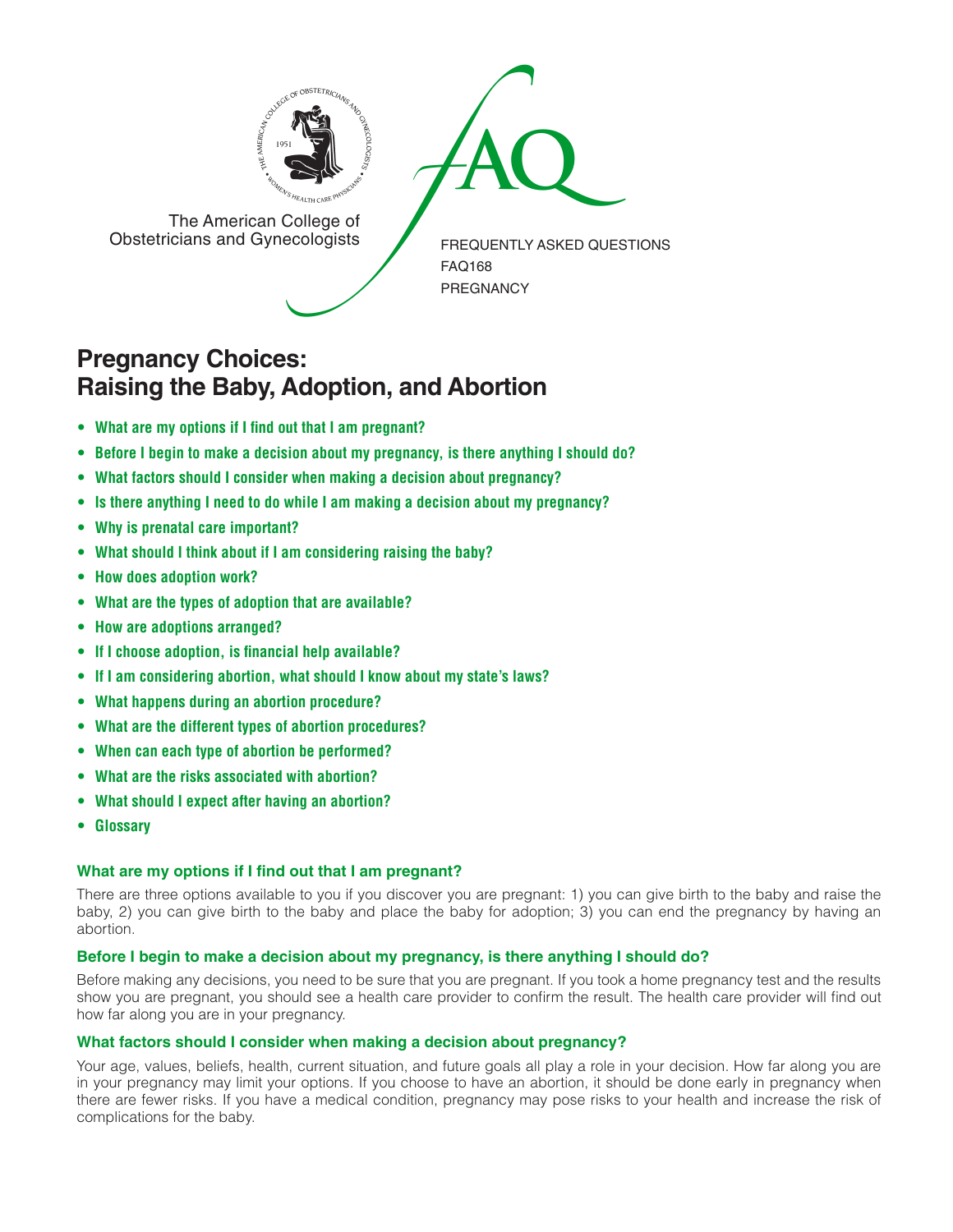## <span id="page-1-0"></span>**Is there anything I need to do while I am making a decision about my pregnancy?**

While you are deciding, start taking a multivitamin with 600 micrograms of folic acid. This helps to protect the baby from certain birth defects. Do not drink alcohol, smoke, or take drugs. Talk to your health care provider about any prescription drugs or over-the-counter medications you are taking to make sure they are safe for the baby. If you choose to raise the baby or give the baby up for adoption, it is best to begin *prenatal care* as soon as you can.

## <span id="page-1-1"></span>**Why is prenatal care important?**

Good prenatal care makes it more likely that you will have a healthy baby. Prenatal care also includes learning about labor and delivery and choosing a birth control method to use after the baby is born.

#### <span id="page-1-2"></span>**What should I think about if I am considering raising the baby?**

You may want to think about the following:

- Who can help you with child care? Do you have a partner or family members who can help you?
- Where will you and the baby live? Will you have to change your living arrangements?
- If you have other children, how will raising this child affect them?

It costs money to raise a child. You will need to have a means of financial support. If you have a full-time job, you will need to arrange care for the child while you are working. If you do not have a job or your job does not pay enough, you may be able to get help from government agencies or private organizations.

#### <span id="page-1-3"></span>**How does adoption work?**

Each state has its own laws about adoption. The general process is that shortly after the baby is born, the birth mother (the woman who gives birth to the baby) signs papers that end her rights to the child and give her consent for the adoption. If the birth father is known and he admits to being the father, he also signs consent forms.

Sometimes the baby leaves the hospital with the adoptive parents. Sometimes the baby is first placed in foster care. During this time, the adoptive parents file legal papers asking to adopt the baby. A judge approves the adoption after a waiting period (usually 1–6 months). At this time, the adoption is final.

#### <span id="page-1-4"></span>**What are the types of adoption that are available?**

There are three types of adoptions: 1) open, 2) closed, and 3) semi-open. In open adoption, the birth mother and the adoptive parents may meet and share names and addresses. In a closed adoption, the birth mother and the adoptive parents do not meet or know each others' names. The adoptive parents only get information about the birth parents' medical information or family history—nothing that would identify them. In a semi-open adoption, the adoption agency will provide the birth mother with information about the baby from the adoptive parents and vice versa, but there is no direct contact between the birth mother and the baby. Identities usually are kept hidden.

#### <span id="page-1-5"></span>**How are adoptions arranged?**

An adoption can be arranged by an agency or, in some states, independently. Most agencies choose the adoptive parents after carefully screening and studying people who apply to adopt a baby. Some agencies let birth mothers participate in this process. In independent adoptions, babies are placed in the adoptive parents' home without an agency. This may be done through lawyers, health care providers, counselors, or independent organizations. Before the adoption is final, the new parents and the home setting must be approved by the state agency that handles adoptions and by the court.

#### <span id="page-1-6"></span>**If I choose adoption, is financial help available?**

If you arrange an adoption through an agency, ask the agency what kind of financial help—both medical and legal—is offered. If you cannot afford a private lawyer to help you with the adoption, you may be able to find legal aid. Most states allow the adopting parents to pay the birth mother's legal and medical fees. Some states allow other fees and expenses to be paid, such as counseling. However, it is not legal for anyone to make money from an adoption.

#### **If I am considering abortion, what should I know about my state's laws?**

State laws vary about access to abortion. Some states require that girls younger than 18 years notify their parents or guardian or get permission from a court of law to have an abortion. Some states require that a woman receive counseling before an abortion. Some states have waiting periods (usually 24 hours) between the time when a woman receives counseling about abortion and when the procedure is performed.

#### <span id="page-1-7"></span>**What happens during an abortion procedure?**

In an abortion procedure, the *embryo* or *fetus* is removed from a woman's *uterus*. If you decide to have an abortion, it should be done as early as possible. After 12 weeks, an abortion requires more steps and takes longer to perform.

## <span id="page-1-8"></span>**What are the different types of abortion procedures?**

Some abortion procedures are done by surgery. Some are done with medication. The type of abortion you have depends on your choice, your health, and how long you have been pregnant. See the FAQ [Induced Abortion](http://www.acog.org/~/media/For%20Patients/faq043.pdf?dmc=1&ts=20130116T1532291685) for detailed information about each type of abortion procedure.